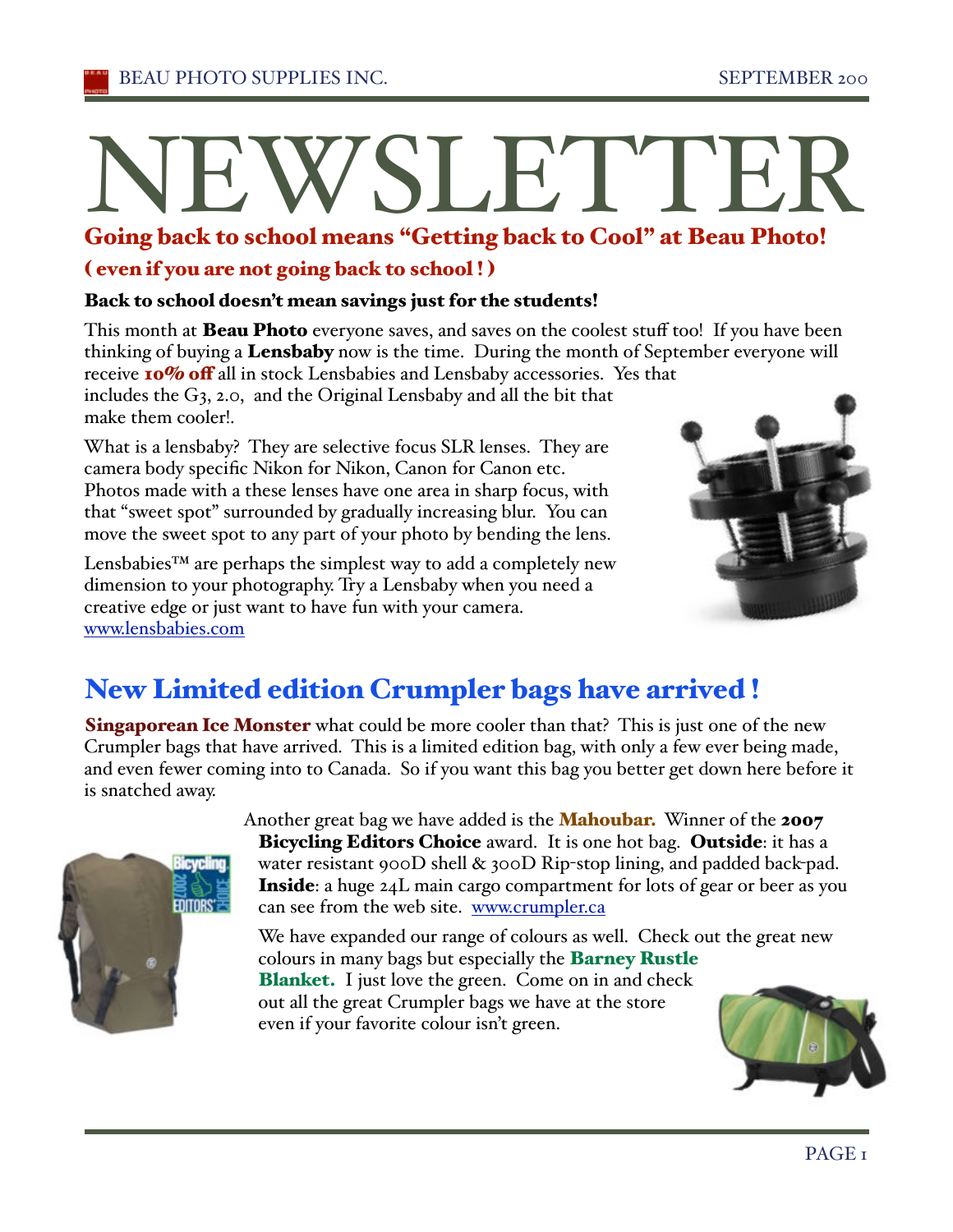# New Profoto 600/600 kit Now At Beau Photo!

### The perfect compromise between capacity and size!

For many, the ComPact 600 series is the perfect compromise between capacity and size. With 600 Ws flashes and a range of 5 f-stops, the 600:s can handle a wide range of situations and motives. Still the units are only 35 x12 cm in size, weighting less than 3 kg.

### Shape your own light

Profoto has designed the heads in such a way that the reflectors are possible to slide back and forth on the head allowing you to zoom on and out or to "paint" with the light. When you become a Profoto owner you have access to over 50 different Light Shaping Tools.

Some of the features of the compact heads are:

- Maximum energy: 600 Ws
- Extremely fast recycling: 0.25-0.8 s
- Short flash duration: 1/850 s
- Full 5 f-stop range
- Frosted glass cover
- 100 W / 250 W modeling lamp

### The Profoto 600/600 kit includes:

- 2- 600 Ws Compact heads
- 2- Standard reflectors
- 2- flash tubes, modeling lights and glass cover
- 2-heavy-duty stands
- 1- carrying case

### This is a great deal at only \$1849.95

### Beau Photo Still Green!

Good news is worth repeating. If you haven't dropped in lately you probably have missed a big change at Beau Photo. We have taken another step in reducing our environmental footprint. Beau Photo is



moving away from traditional plastic bags to BioBags! The BioBag is a thin carry bag that has been developed to biodegrade and compost when disposed of. It can also be reused, recycled, composted or incinerated. Mainly derived from raw material, primarily maize starch, the BioBag degrades in 10 to 45 days depending on the composting method. So when you come into **Beau Photo** have a look at these neat bags. Use one when you need to, don't when it's not necessary, bring them back to use again, and compost them when they are done.

### Ken **Product Sales and Purchasing**

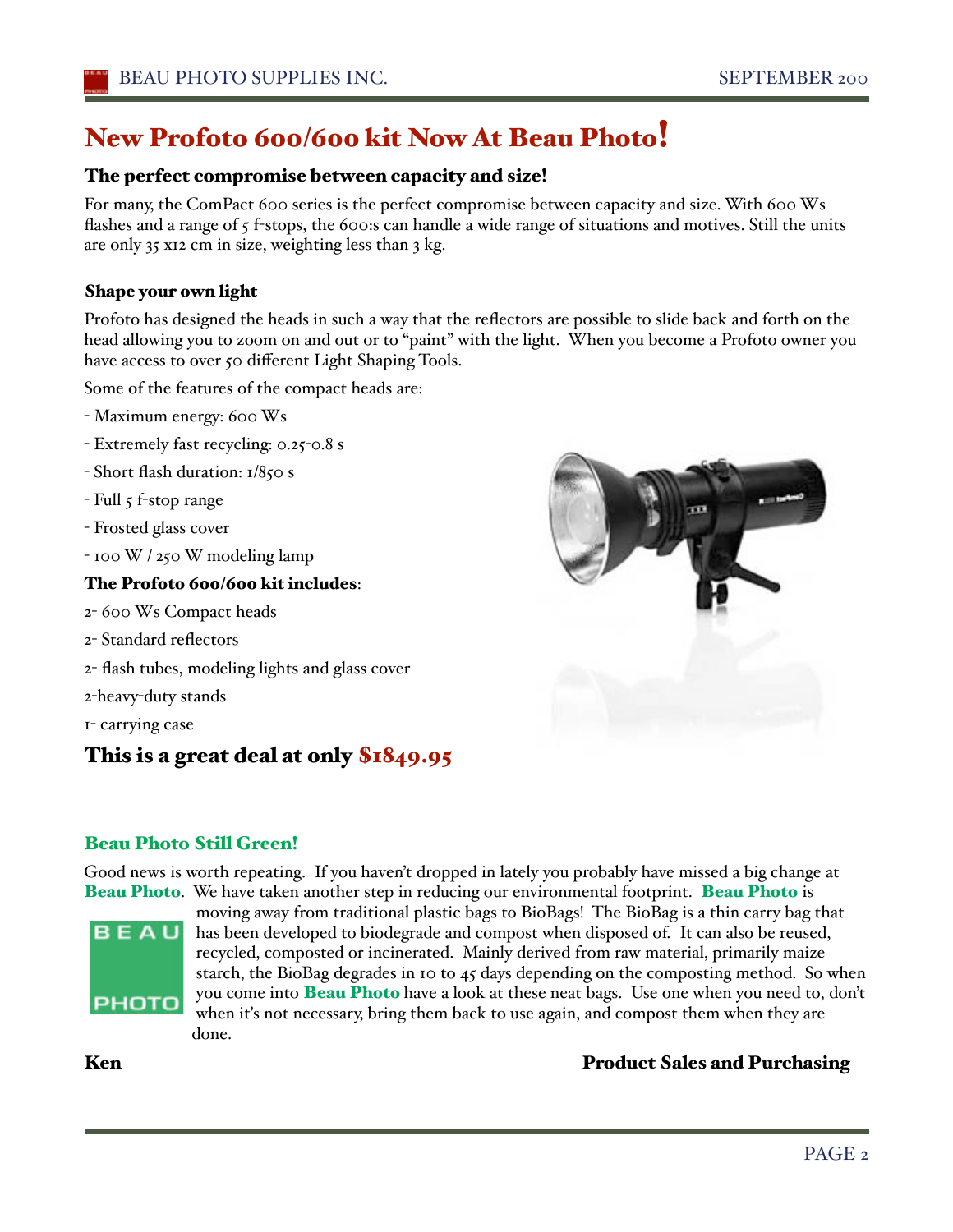## Renaissance Albums

### \*Save 20% off Most Renaissance the Book

### Digital Albums\*

Just a reminder that almost all digital album orders submitted before September 30th will receive 20% off. This offer excludes any albums not printed by Renaissance the Book, Studio Samples and orders not approved within two weeks of receiving the proofs.

### \*2008 Stock Renaissance Phase-Out List\*

Effective immediately Renaissance will begin to phase out slow moving items in order to get ready for their exciting 2008 line-up. The phase-out items that will effect our customers the most are as follows:

\*Amalfi Books\* - Due to the fact that the Ventura Albums are very similar in look and price point, Renaissance has decided to phase-out the entire Amalfi line.

\*Library Bound Brushed Aluminum Albums\* - Unfortunately these contemporary albums will be phased-out completely.

\*Library Bound Designer Texture Albums\* - At one point we did carry these albums, but due to lack of demand we phased them out just this past Spring - Renaissance will cease production of these books by the end of the year.

\*Library Bound Slip Cases\* - We never did bring these Slip Cases in for stock inventory, however we did sell a few through special order, therefore if you think that you may want more, please stock up now, because once they are gone, they are gone.

There is one more change that is worth mentioning, the Elan Comb-bound Album will be replaced by a new and improved Elan Album featuring a bound book block. It is important to note that there are other items that we do not stock which will be phased-out, so if you are concerned about a particular item, please let me know and I can check on it for you.

### Renaissance the Book Christmas Deadline

I know that iťs early, but Christmas is sneaking up on us again and with it comes those pesky Christmas deadlines. To avoid disappointment we are making the Christmas deadline early this year. All Renaissance the Book digital albums submitted by Monday, October 8, 2007, and approved for production in a timely manner, should arrive in Vancouver with plenty of time for Christmas delivery. There is a good possibility that orders submitted after this date will arrive before Christmas, however please be aware that these orders will be evaluated on a case-by-case basis.

### Ola Renaissance Albums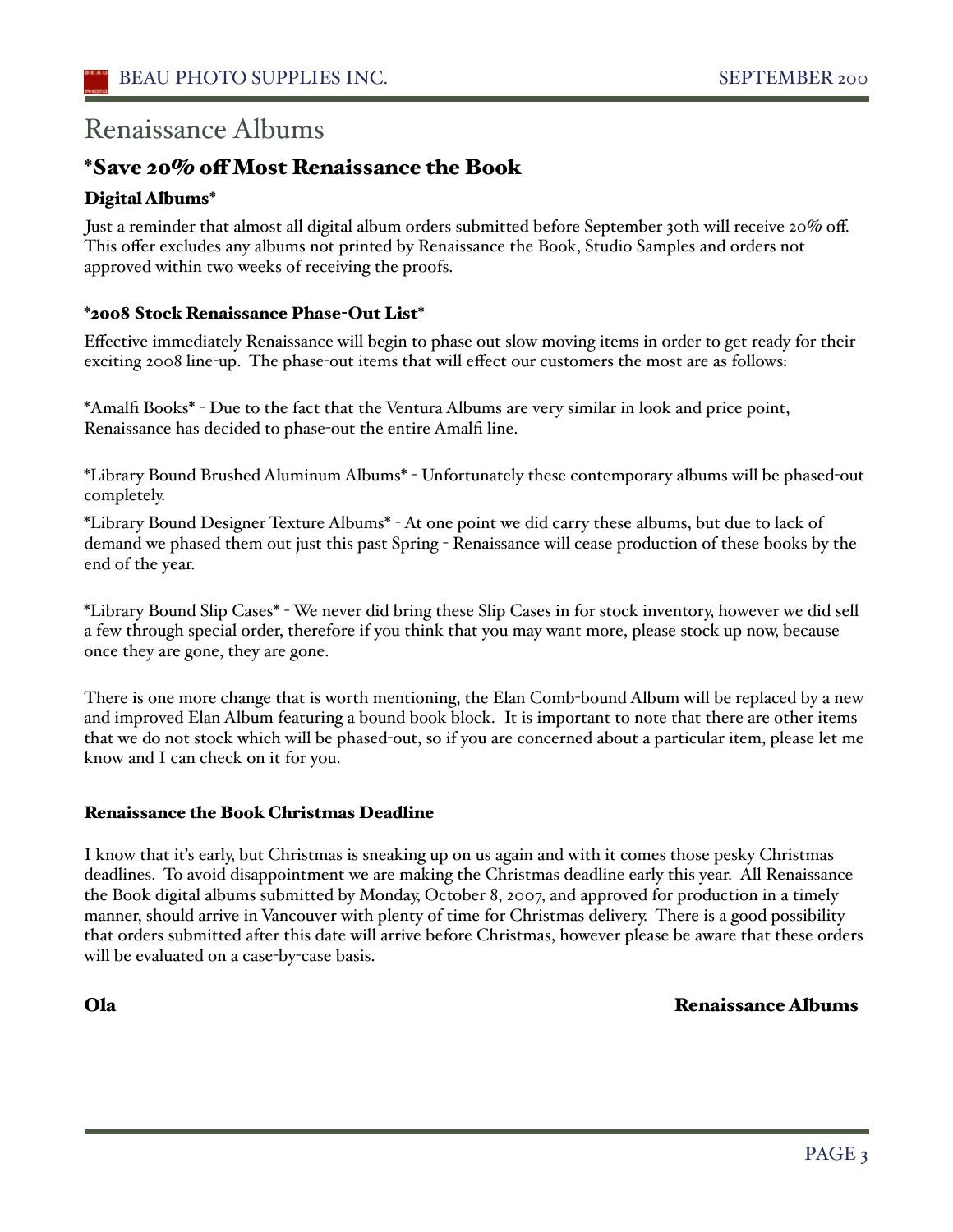### FILM AND PAPER NEWS - HOLGA SALE FOR STUDENTS!!

For a limited time, Beau Photo Supplies Inc. is selling Holga N and Holga FN cameras at 10% off! Beau Photo has also just received the Holga Fisheye Lens! The lens easily attaches to the front of your Holga with a custom adapter ring. The focal length is 25.2 mm with a 60 degree angle of view.

Holga Fisheye Lens \$110.20.

### NEW FILM!!

Another new item is the **Rollei Retro** 400 film. This film has a Black and White panchromatic sensitized emulsion. It can be pushed up to ISO 800/30 degrees with special processing. Qualities of the finest grain and special tonal range can be achieved by over-exposing the film by one f stop and processing the film in Rollei low speed developer.

| Rollei Retro 400 120 mm            | $\frac{6}{5}$ .01 |
|------------------------------------|-------------------|
| Rollei low speed developer I Litre | \$33.71           |

### MORE NEW FILM!!

Fomapan 100 Classic and Fomapan 400 Action film are now available! Both films are panchromatically sensitized negative films with good resolving power. The films have characteristics of low granularity and good contour sharpness. The wide exposure latitude allows for the films to be overexposed by 1 EV or underexposed by 2 EV without any change in processing. Try out these new films with our in stock Foma Papers!

### EXPIRED FILM LIST!!

Fuji RTP II 64 T  $_4$ "x5" (10 sheets) \$21.76 exp. March 2007 Fuji RTP II 64 T  $4$ "x5" (50 sheets) \$57.75 exp. January 2007 Kodak EPN 100 135-36 \$10.69 exp. July 2007 Polaroid Type 59 \$52.92 exp. October 2006

Krista-Belle Stewart Film and Paper Department

### RENTAL NEWS!

Well last month it was new Canon equipment, this month it is new Nikon lenses! We now have a Nikon 17 -55 f2.8G ED-IF AF-S DX lens in rentals. This lens is specially designed for use with digital cameras and is quite compact and light considering its focal length. Also very popular are the 70-200 f2.8 VR lenses and the 28-70 f2.8 so we've added another one of each to our lineup. As well, look for an 18-200 F3.5-5.6 G AF-S VR DX lens to appear in the very near future. If enough people are interested, and it is frequently booked, we may even get two! This is a good opportunity to try it out if you are interested in purchasing one, and don't forget that if you do decide to buy one within a month of your rental, one day of the rental charge will come off your purchase. Give us a call if you would like to book any of these great lenses. And now that Nikon has announced their new cameras, we will be getting a D300 and a D3 as well. This might take a little longer though as they are not due to ship for a while, we'll keep you posted!

Kathy Rentals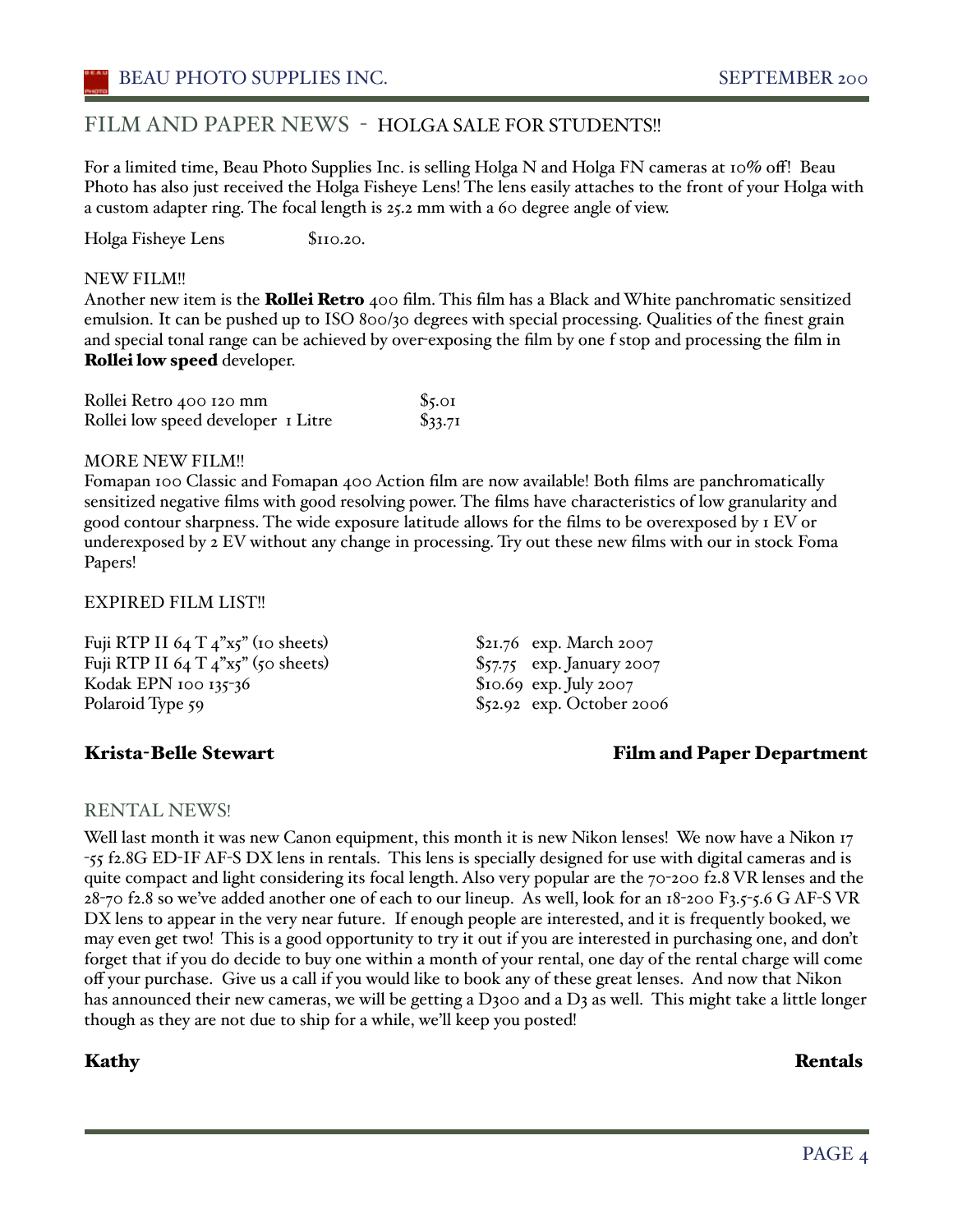### NEWS FROM THE BACK

### Sale on Pocket Wizard Plus II transceivers!

Now is the time to become wireless and pick up your pocket Wizards plus II transceivers. Singles are on sale for \$319.00 and \$599.00 for a pair. Plus Plus Plus receive an instant \$50.00 rebate for each Pocket wizard purchased. There has never been a better time to buy a Pocket Wizard!

We have the **Dynalite** UNI 400 heads in. They are the flash heads that fit on the Jackrabbit II portable batteries. The 400 watt UNI heads are great for location work. The UNI 400 will give you 150 full power flashes with the Jackrabbit II power supply. If you want to use the UNI 400 in studio they can also be plugged in to an AC outlet. The Jackrabbit II battery is also a great power supply for your on camera flash, giving you 750 full power flashes. The UNI 400 flash head sells for \$785.50 and the Jackrabbit sells for \$466.00.

Canon is continuing their lens promotion and their mail-in rebate program. Check out www.canon.ca or follow the canon link from www.beauphoto.com for details.

### Used department:

We have two Broncolor power packs with heads coming out of rentals . The Pulso A4 pack comes with two flash heads and is 3200 watts. The perfect pack if you need a lot of power and control. The second power pack is the Flashman 2 , it comes with 3 heads and is 1900 watts. They are both selling for \$2500.00.There is also a Dynalite 800 watt power pack with 2 heads selling for \$1200.00.

### DIGITAL NEWS

### Digital News - September 2007

Well late summer has brought a whole slew of major new product announcements from the photographic industry, with first Canon and then Nikon taking centre stage. First up, lets cover Canon's big news...

### King of the Hill

Headlining Canon's announcement is the EOS-1Ds Mark III, the new king of megapixels and a camera many expected actually would come sooner. At 21 megapixels, this new full-frame digital SLR firmly pushes Canon into the realm once held exclusively by the likes of Hasselblad and Phase One digital backs. Not only have the megapixels been pushed up... way up, but the camera also features all the enhancements premiered by Canon in the 1D Mark III, the high-speed sports/action camera they introduced earlier this year. While the 1Ds Mark III can't boast the other Mark III's blistering 10 fps shooting speed (it chugs along at a "sedate" 5 fps), it does feature the 14-bit A/D converters, highlight priority mode, live-view LCD, enhanced AF system and the new body design of its high-speed cousin.



### Ron Pro Sales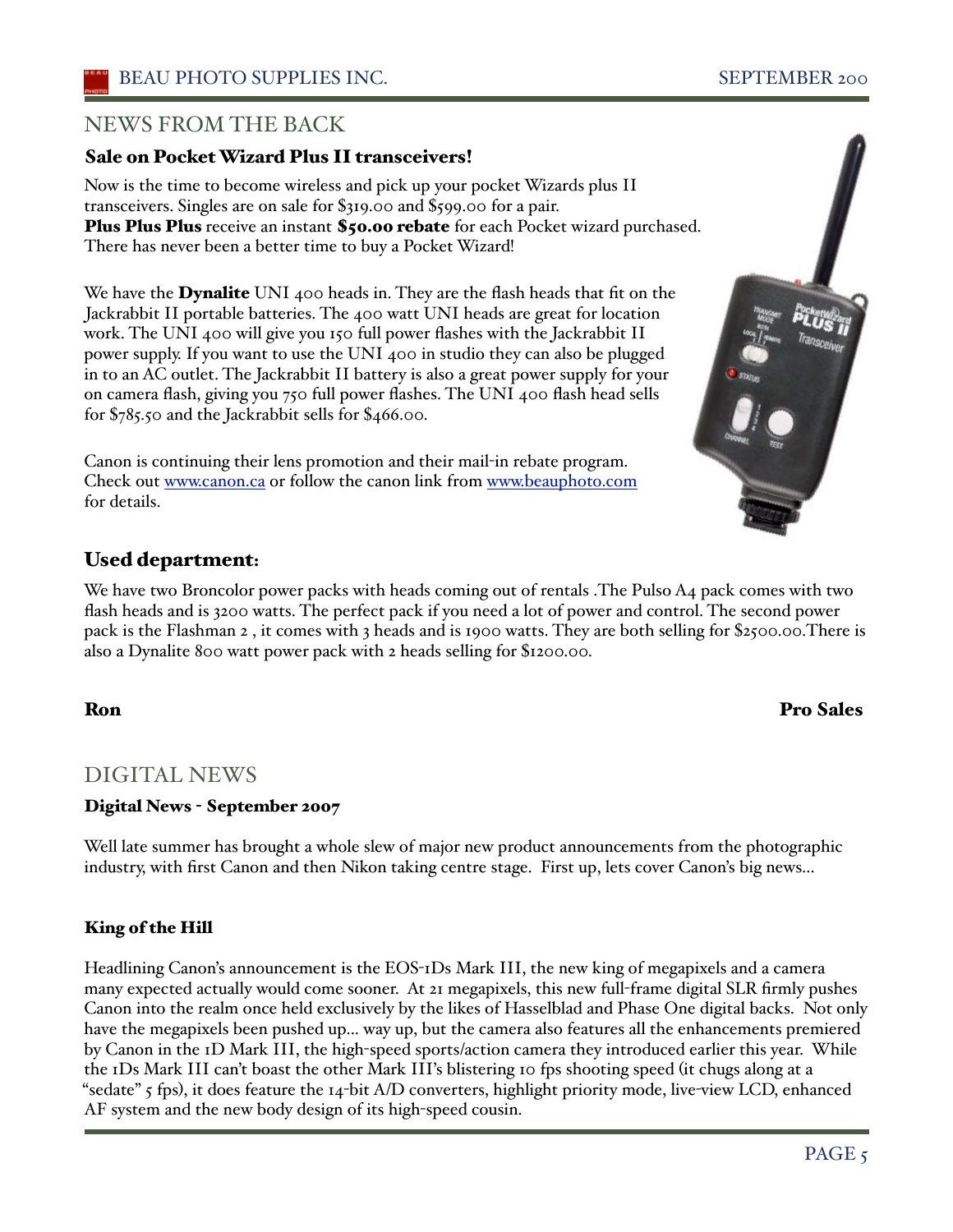While the camera's many new features are certainly significant to enhance performance and image quality, mostly this camera is all about resolution, millions and millions of pixels worth of resolving power. Take a raw file from the 1Ds Mark III and open it as a 48-bit image in Photoshop, and you will be left staring at a 120Mb image, close to twice the size of it's nearest competitor from Nikon. If it's resolution your clients, your stock agency, or your prints demand, you can do no better in a digital 35mm-based SLR than the 1Ds Mark III. The only way to get more resolution would be by investing in a medium format digital system. It is worth noting that the other feature that will help the 1Ds Mark III compete with digital backs is its 14-bit raw processing, which promises to improve shadow tonality and overall image smoothness. However Hasselblad digital backs, for example, do employ 16-bit processing and thus will likely still enjoy an edge when it comes to the sheer quality of their captured tonal range.

So the big question is, can the Canon 1Ds Mark III replace the need for a digital back? Short answer: maybe. Long answer: It all depends on your needs and certainly in many situations, you will likely find the 1Ds Mark III to be a significantly better tool than a digital back system. Way faster capture rates, far greater lens flexibility, weather-sealing, massively faster and more accurate autofocus and cleaner and smoother high-ISO images (presumably) are just a few of the obvious advantages of the new Canon. Until we see images from a production camera, I am only guessing here (hence "presumably" used above) however this is my prediction: for sheer resolving power, low-ISO smoothness, dynamic range and shadow detail, you won't be able to beat a 22Mp Hasselblad H3D/22 digital medium format system, let alone the 31 or 39 Mp versions. The huge sensor with its much larger pixels (and minus the detail-reducing anti-aliasing filter still used in virtually all digital SLRs), the true 16-bit raw capture and the stunning quality of Hasselblaďs 645 H-system lenses, particularly the ultra-wide-angle primes, means that while the Canon 1Ds Mark III is definitely nipping at the heels of Hasselblad and Phase One, there will still be instances when the digital backs will enjoy a very clear and definite advantage from an image quality perspective.

However, compared to digital back systems, the Canon will certainly enjoy a significant price advantage although not firm yet, the new top-end Canon will likely come in at under \$9,000 CDN, roughly the same price as its 16Mp predecessor, the 1Ds Mark II. Watch for the Mark III to begin shipping in early December. I anticipate demand will far outstrip supply initially, so get your name on the list now, if this camera is to be in your future!

### Can you say "1D Mark III Light"?

At the nearly other end of the pricing spectrum, Canon has announced the very impressive successor to their popular EOS-30D, the all new EOS-40D. Why do I call it a 1D Mark III light? Well, the new 40D enjoys many of it bigger brother's advancements: 10.1 megapixels, 14-bit raw processing, highlight priority mode, 3" LCD with live-view (actually even more flexible than on the 1D Mark III), new sensor with enhanced micro-lenses for improved low-light performance, all new faster AF system with 9 cross-sensors working to f/5.6 and a claimed 30% focus-speed improvement over the 30D, faster frame rate (6.5 fps max on the 40D), larger raw buffer, interchangeable focusing screens (yes!), much bigger viewfinder with improved eyepoint and much more! In addition, although so far Canon has been vague, the 40D also enjoys improved weather-proofing with battery and CF compartment seals and rubber seals employed around some (but not all?) of its exterior controls. Lastly, Canon's new remote shooting software even allows you to control and fine-tune your lens' AF motor from your computer, allowing for smooth, jitter-free super-telephoto or macro focusing!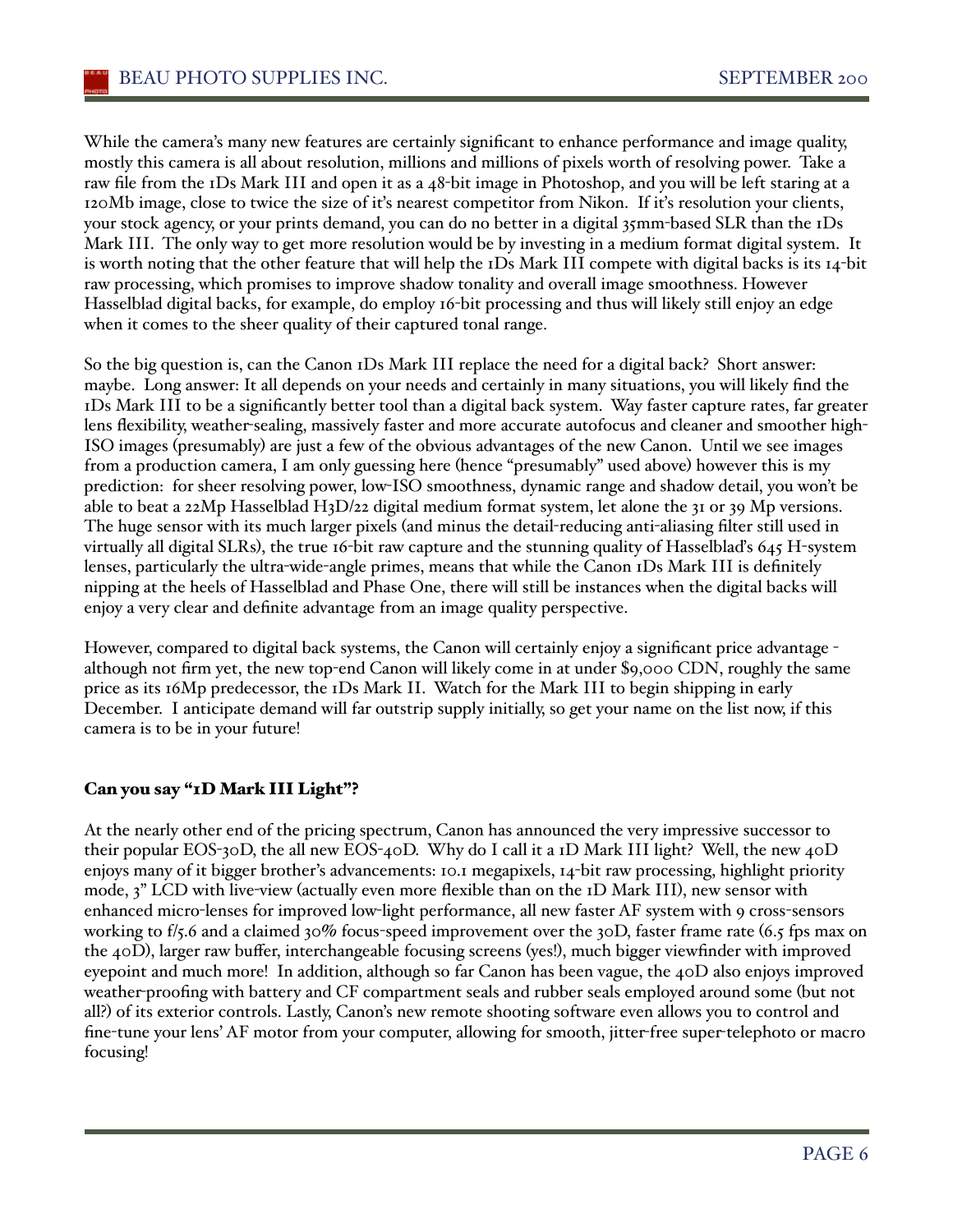### BEAU PHOTO SUPPLIES INC. SEPTEMBER 200

This is a much more significant upgrade than the switch from the EOS-20D to EOS-30D was, and the new features are all welcome improvements over the previous models. Initial reports on the Internet are indeed revealing the 40D to be quite a dramatic upgrade from the 30D, even showing improved pixel-level image quality, due to what appears to be a slightly weaker anti-aliasing filter that results in slightly sharper photos, similar to what was noted on the 1D Mark III. With all these advancements you wouldn't be blamed for expecting the EOS-40D to have increased in price over the 30D... but you'd be wrong! The EOS-40D will likely come in at the same price which the 30D was selling for, namely \$1399. Can you say sweet deal?

Since the EOS-40D is coming soon, we are blowing out our remaining  $EOS-30D$  bodies at only  $$1199$ !!!

### No "Coke Bottle", this...

Finally, to go along with the new megapixel monster 1Ds Mark III, Canon has decided to (finally!) replace their aging 14mm ultra-wide prime with an all new model, the EF 14mm f/2.8L II. Iťs about time... the old 14mm was getting really long-in-the-tooth, especially when used on full-frame digital SLRs like the 5D and previous 1Ds. The new 14mm is said to be enhanced in virtually every way, sharper corners, less flare, better coatings, more accurate focusing, less barrel distortion etc. Also due to ship later in the year, I will likely be reviewing this lens along with a 1Ds Mark III as soon as I possibly can. Price is still vague, but expect it around \$2,600, give or take. This new lens should prove to be a fine new piece of glass and not perform like something that was cut out of the bottom of a... well you know.

### Nikon is BACK! D<sub>3</sub> - the One Camera

Is it an "h" or is it an "x"? Is it about speed, or is it about resolution? Actually, iťs about both! At long last, Nikon has answered the prayers of many a photographer: the new D3 has a full-frame sensor! Yes that's right, the D3 does not have a DX format sensor, rather a full-size sensor which they have (somewhat redundantly) coined "FX" format. Tired at being left "in the dust" by those wonderful full-frame, low-noise Canon CMOS sensors, Nikon has decided to strike back with a vengeance and has developed their own 35mm full-size CMOS sensor. If early indications are to be believed, it also appears that Nikon has managed to break Canon's near stranglehold on clean high-ISO performance. Not only are some pre-production ISO 3200 images I've seen exceptionally clean looking and light-years ahead of Nikon's previous models, but the D<sub>3</sub> can be pushed to insanely high ISO ranges. How does ISO 25,600 sound? No that is not a typo, the D<sub>3</sub> can be set to ISO 25,600, fully two stops more sensitive than Canon's best at ISO 6400! While I certainly don't expect images shot at that speed to be anything but horribly noisy, allowing those kind of settings does bode well for the more "mundane" ISOs of 1600, 3200 or 6400. Movie-still photographers are going to be all over the D3 when they learn of its high ISO prowess!

As far as the rest of the camera is concerned, Nikon has truly gone all out. This is no warmed over  $D2Xs$ , but an all new camera inside and out. How does this sound: all new AF system with 51 focus points and colour-priority focus tracking, 9 fps shooting speed (up to 11 fps with AF/AE lock!), a super-sharp and ultrahigh resolution 3" LCD, Live-View with contrast detect AF (to one-up Canon!), lens-by-lens AF microadjustment, dual CompactFlash slots and, well, the list goes on and on. Not only has Nikon developed an amazing new CMOS sensor but an equally stunning camera to wrap around it! This is indeed the camera Nikon users have been waiting for.

You may have noticed that I have not mentioned a very important specification yet - megapixels. With those performance specs -11 fps, low-noise sensor, max ISO 25600- you couldn't be faulted for beginning to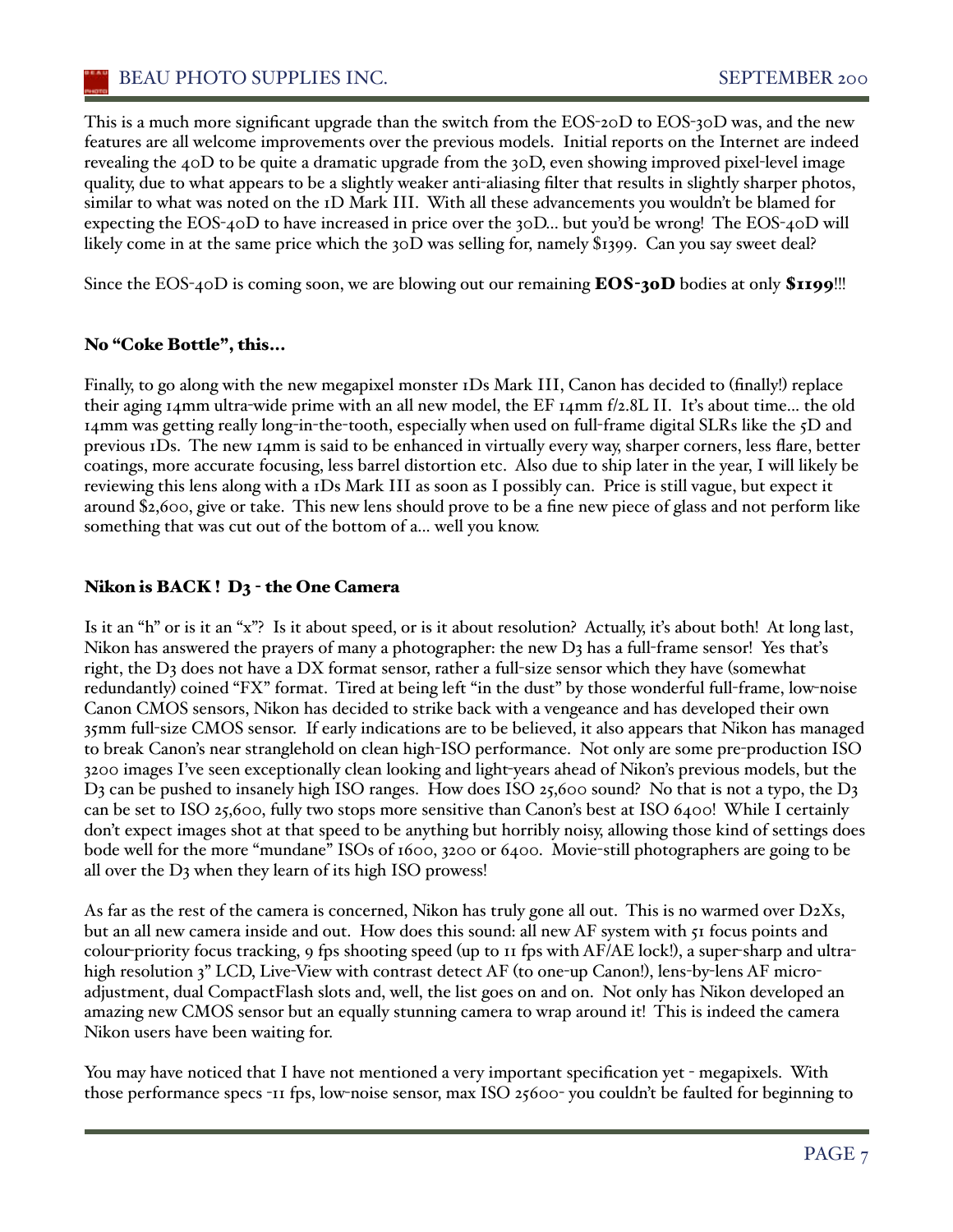worry that this might only be an upgraded D2Hs with maybe 8 or 10Mp. I mean, look at the 1D Mark III: a great camera... but "only" 10.1 Mp. Have no fear though, despite the speed and low-light capabilities, the D3 still has a very respectable 12.1 megapixels. "Harumph" you say... "is that all? The new Canon has over 20!" Well no, the  $D_3$  is not about being the king of the hill, not about being a megapixel monster. It is about being a balanced digital SLR, and from the sounds of it, it is probably the most well balanced camera ever put out by any manufacturer. In the past if you wanted speed, you gave up resolution. If you wanted resolution, you gave up crisp performance and a large raw buffer. Well no more. The  $D_3$  is so well balanced that 90% of all photographers will likely be able to use it for 90% of their work. Is it fast enough for sports? Yes. Is it full-frame for nice background blurs in portrait situations? Yes. Does it have enough resolution for stock? Yes - many consider 12Mp or higher mandatory. Does it have a fast, modern AF system with a super-responsive shutter. Yes. Is tough enough to withstand rugged outdoor shooting? Yes. Does it produce excellent images in low-light? Yes. Big bright viewfinder, sharp LCD, Live-View... yes, yes, yes. This is the one camera, the only one that many photographers might ever need. Of course I am basing much of this preview on published specifications plus what little feedback has come from photographers using preproduction D3 bodies. Still, my gut feeling as that my comments above will be born out when the camera finally ships later this year...

Still worried about it being  $12Mp$ ? Don't be. Drop by Beau and see the 40"x60" print we have from a D2X, two generations old now and shot at ISO 400 on a much noisier sensor. It looks great! Okay, if you are one of the small handful of commercial, landscape, architectural or studio photographers that need the very utmost in resolution and file size, maybe the  $D_3$  is not the right camera. For everyone else, the wait is over! This is the one... (estimated price just under \$6,000)

### The trend continues - Mini Me too

Okay, so Canon has a "1D Mark III Lite" in the EOS-40D, and guess what? Nikon has also announced the D300, in many ways a "lite" or "mini me" D3 as well. Both Canon and Nikon have to be complimented for not cutting out too many pro features in their new mid-range SLR's and in this regard, especially Nikon. The D300 shares a huge number of the same features that the D3 has - same AF system,  $I_4$ -bit, Live-View etc. Its main difference from the  $D_3$  is a lower maximum frame-rate of 6 fps (although it manages 8 fps with the optional grip/booster), no AF micro-adjustment and, of course, a totally different sensor. The D300 still has a DX-format cropped sensor which is the same size as the D2Xs or D200. However in an interesting twist, the D300 actually has just a few more megapixels that the D3, coming in at 12.3. However since those pixels are packed into the much smaller DX format sensor, do not expect the low-light / high ISO performance to be anywhere near that of the D3.

With advancements in sensor design and electronics in recent years, I would expect it to perform similarly, if not a little better, than the D200 which it's replacing, despite having 2 million more pixels in the same size sensor. So no ISO 25,600 on the D300... it tops out at a "mere" 6400 (boost setting). For the moment, it looks as though this new "mini-me  $D_3$ " is going to be in a unique price bracket: a fair bit more that its (arguably) direct Canon competitor, the EOS-40D, but quite a bit less than the EOS-5D or 1D Mark III. Indeed, based on its features and promised performance, it may be at the perfect price point since in many ways it very well might outperform a 40D, yet not quite have the image quality of a 5D or performance of a  $1D$  Mark III. As with the D<sub>3</sub>, we still don't have firm pricing but the D<sub>3</sub>00 should come in at around \$2,000... give or take a little. As this camera will likely also prove to be a very popular model, get your name in on our list to make sure you are not last in line to get this impressive new Nikon.